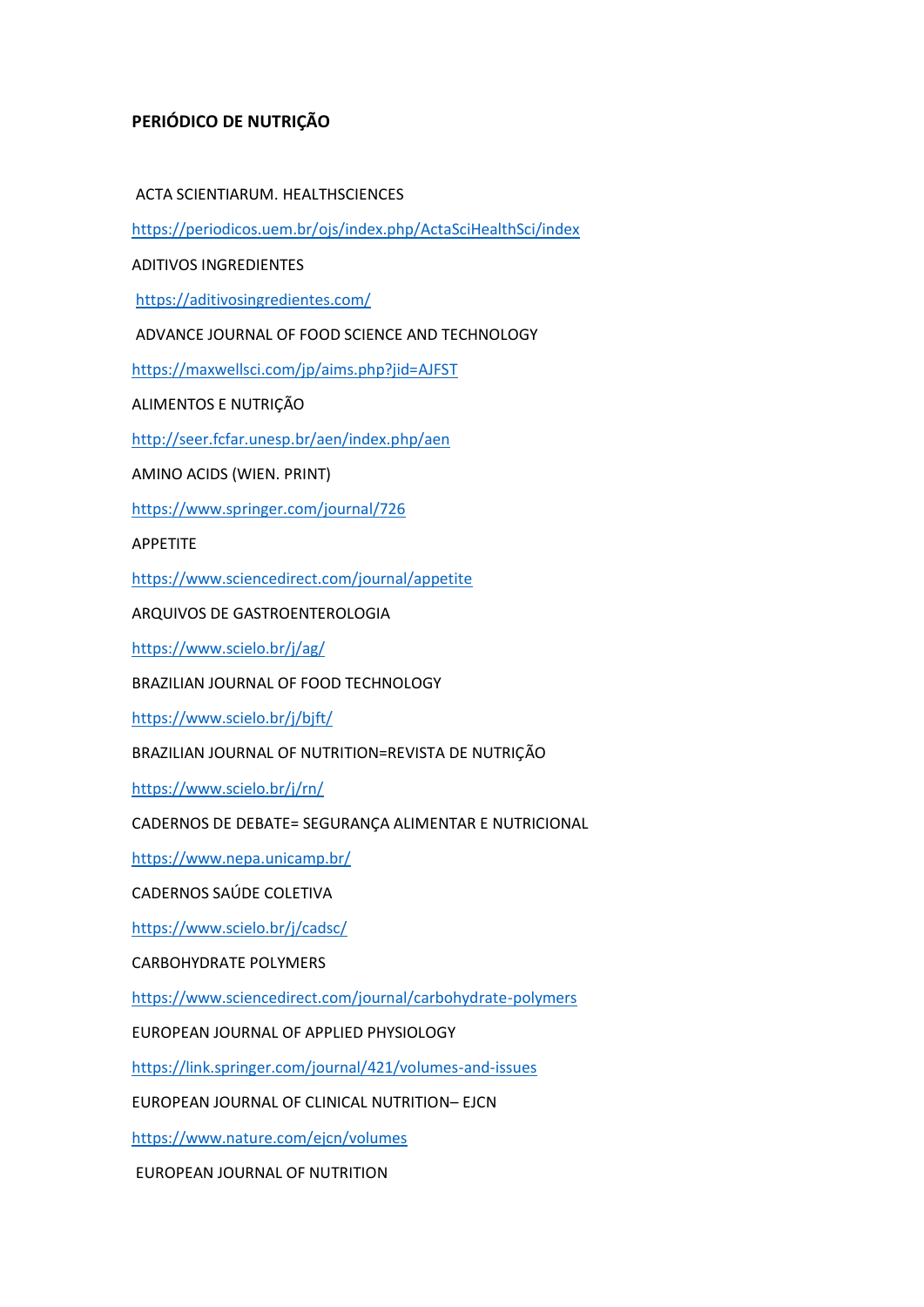<https://link.springer.com/journal/394/volumes-and-issues>

FOOD & NUTRITION RESEARCH

<https://foodandnutritionresearch.net/index.php/fnr>

FOOD CHEMISTRY

<https://www.sciencedirect.com/journal/food-chemistry>

FOOD INGREDIENTS BRASIL

<https://revista-fi.com/>

FOOD RESEARCH INTERNATIONAL

<https://www.sciencedirect.com/journal/food-research-international>

INTERNATIONAL JOURNAL OF BEHAVIORAL NUTRITION AND

PHYSICALACTIVITY

<https://ijbnpa.biomedcentral.com/>

INTERNATIONAL JOURNAL OF OBESITY

<https://www.nature.com/ijo/volumes>

JOURNAL FOR THE INTEGRATED STUDY OF DIETARY HABITS

<https://www.jstage.jst.go.jp/browse/jisdh/>

JOURNAL OF CLINICAL BIOCHEMISTRY AND NUTRITION

<https://www.jstage.jst.go.jp/browse/jcbn/>

JOURNAL OF ENDOCRINOLOGY

<https://joe.bioscientifica.com/>

JOURNAL OF FOOD SCIENCE

<https://ift.onlinelibrary.wiley.com/journal/17503841>

JOURNAL OF NUTRITION

<https://academic.oup.com/jn>

JOURNAL OF THE INTERNATIONAL SOCIETY OF SPORTS NUTRITION

<https://jissn.biomedcentral.com/>

MOVIMIENTO HUMANO Y SALUD (MHSALUD)

<https://www.revistas.una.ac.cr/index.php/mhsalud>

NUTRICIÓN HOSPITALARIA

[https://scielo.isciii.es/scielo.php?pid=0212-1611&script=sci\\_serial](https://scielo.isciii.es/scielo.php?pid=0212-1611&script=sci_serial)

NUTRIENT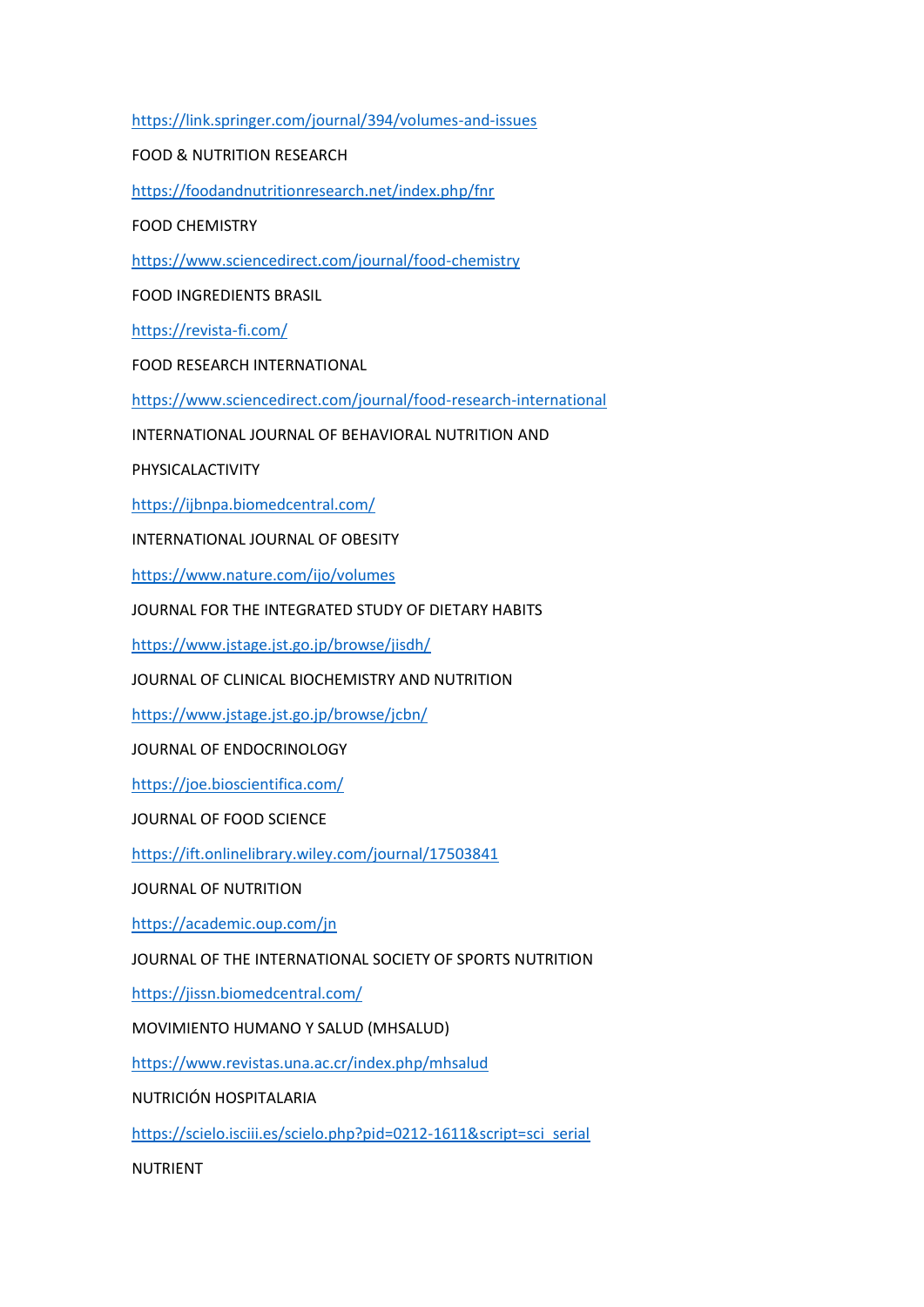<https://www.mdpi.com/journal/nutrients>

NUTRITION AND DIETARY SUPPLEMENTS

<https://www.dovepress.com/nutrition-and-dietary-supplements-journal>

NUTRITION AND METABOLISM

<https://nutritionandmetabolism.biomedcentral.com/>

NUTRITION JOURNAL

<https://nutritionj.biomedcentral.com/>

**OBESITY** 

<https://onlinelibrary.wiley.com/journal/1930739x>

OBESITY SURGERY

<https://www.springer.com/journal/11695>

OSTEOPOROSIS INTERNATIONAL

<https://www.springer.com/journal/198>

REVISTA BRASILEIRA DE CANCEROLOGIA

<https://rbc.inca.gov.br/index.php/revista>

REVISTA BRASILEIRA DE FRUTICULTURA

<https://www.scielo.br/j/rbf/>

REVISTA BRASILEIRA DE SAÚDE MATERNO INFANTIL = BRAZILIAN JOURNALOF MOTHER AND CHILD HEALTH

<https://www.scielo.br/j/rbsmi/>

REVISTA CFN

<https://www.cfn.org.br/index.php/comunicacao/revista-cfn/>

REVISTA CHILENA DE NUTRICIÓN

[https://www.scielo.cl/scielo.php/script\\_sci\\_serial/lng\\_pt/pid\\_0717-7518/nrm\\_iso](https://www.scielo.cl/scielo.php/script_sci_serial/lng_pt/pid_0717-7518/nrm_iso)

REVISTA DE NUTRIÇÃO = BRAZILIAN JOURNAL OF NUTRITION

<https://www.scielo.br/j/rn/>

REVISTA DE SAÚDE PÚBLICA

<https://www.scielo.br/j/rsp/>

SAÚDE E PESQUISA

<https://periodicos.unicesumar.edu.br/index.php/saudpesq/index>

SEGURANÇA ALIMENTAR E NUTRICIONAL